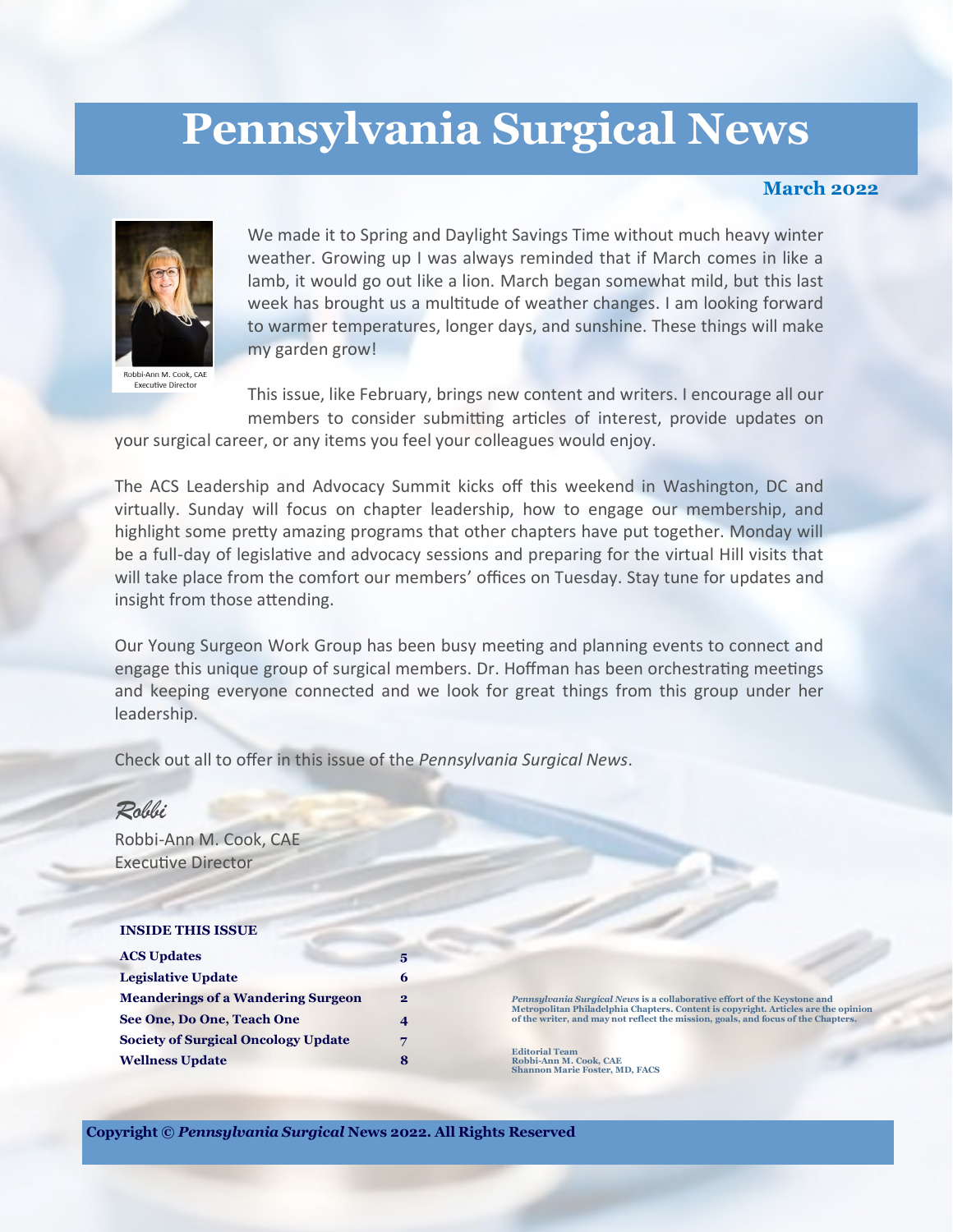

**Meanderings from A Wandering Surgeon**

Shannon Marie Foster, MD, FACS **Keystone Chapter** Immediate Past President

#### **Physician (Cannot) Heal Thyself Landmark Legislation Provides Platform for Mental Health Awareness and Care**

All physicians, regardless of specialty, are under constant scrutiny and stress. When one of us makes a mistake, a life is at risk. When we err, we fail, as there is always negative impact. How each of us responds to this exhausting level of pressure is very personalized. Often, we are trained and conditioned to compartmentalize. Maybe we have an excellent support system. Well-chosen activities and families may provide balance and distraction. Better yet, some of us evaluate, debrief, and grow in daily habits and methods of self-care.

For each of us, there are, have been, and will be times when we are overwhelmed, uncertain, and find ourselves mired in self-doubt. Whether true, or fair, or not, our own harsh evaluation will inevitably lead to overpressure - further missteps, failures and confounding dissatisfaction – and can create a viscous circle of fatigue, overextension, and resentment where we become incapable of a high level of performance. This is burnout. This is why people leave the profession.

But for some, the cycle becomes ever more vicious, with despondency and no path of escape visible.

More than 400 physicians die by suicide each year. Most without any precedent mental health issues

or diagnoses. The only common risk factor amongst them: they were physicians.

At these moments of greatest weakness and vulnerability – where do we turn? The stigma and fear of admitting a need for help, of asking for opportunities to rest and repair, of admitting mental health needs is harsh and has never been on the side of physicians. Even trusted colleagues will judge us as weak and no longer worthy. Gaps in work time, extended leave, and any medical health issues/diagnoses will follow each of us from state licensing board to hospital credentialing committee, and will remain a mark on the records ad infinitum. **THIS. MUST. CHANGE.**

On Friday, March 18, President Biden signed the Dr. Lorna Breen Health Care Provider Protection Act into law. The law aims to reduce and prevent suicide, burnout, and mental and behavioral health conditions among healthcare professionals.

Who was Dr. Lorna Breen? She was a wellregarded and successful Emergency Department Director at Allen Hospital in Manhattan who was truly on the front lines of COVID. She treated confirmed COVID patients, contracted COVID herself, and cared for an overwhelming number of sick patients with limited supplies. Surrounded by the dying, without a break or a cure in sight, Dr. Breen became overworked and despondent. She shared with her family and friends these mounting feelings, but was afraid to seek or ask for official help. She did not want to lose her job or her license and was afraid of judgement and stigma. Laura Breen died by suicide on April 26, 2020.

Using her story as a spearhead to raise the issues of awareness of mental health and physician suicide, a bipartisan, bicameral bill was introduced and is now Public Law No: 117-105: The Dr. Lorna Breen Health Care Provider Protection Act.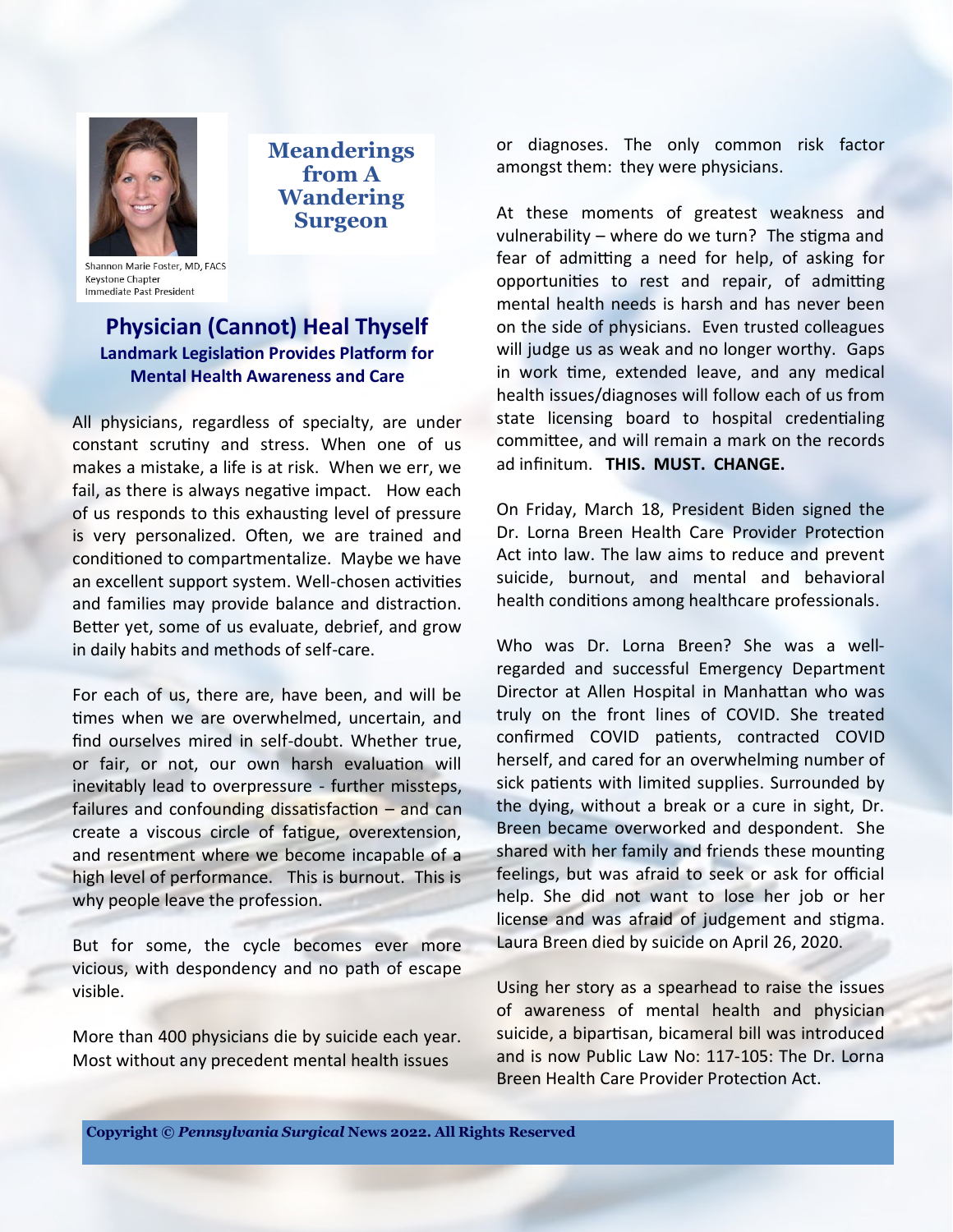This bill establishes grants and requires other activities to improve mental and behavioral health among health care providers.

*Specifically, the Department of Health and Human Services (HHS) must award grants to hospitals, medical professional associations, and other health care entities for programs to promote mental health and resiliency among health care providers. In addition, HHS may award grants for relevant mental and behavioral health training for health care students, residents, or professionals.*

*Additionally, HHS must conduct a campaign to (1) encourage health care providers to seek support and treatment for mental and behavioral health concerns, and (2) disseminate best practices to prevent suicide and improve mental health and resiliency among health care providers.*

*HHS must also study and develop policy recommendations on improving mental and behavioral health among health care providers, removing barriers to accessing care and treatment, and identifying strategies to promote resiliency. Furthermore, the Government Accountability Office must report on the extent to which relevant federal grant programs address the prevalence and severity of mental health conditions and substance use disorders among health care providers.*

What does this mean for all physicians? What can it mean for me? For you? Change the stigma and open the conversation. Support the process of raising and evaluating awareness of mental health in your team, your community and at your institution. By acknowledging that we all are vulnerable and in need, we create a platform to empower and protect each one of us.

**You are not alone. It is ok to not be ok. Please don't wait anymore – ask for help.**

#### **References**

Dr. Lorna Breen Heros Foundation: [www.drlornabreen.org](http://www.drlornabreen.org) H.R.1667 - Dr. Lorna Breen Health Care Provider Protection Act: [www.congress.gov](http://www.congress.gov)



Shannon Marie Foster, MD, FACS is Immediate Past President of the Keystone Chapter. She also serves as the PA Chapters Collaborative Task Force Chair, and at the national level as a Governor-at-Large, PA Liaison to CoT and WiS Committees, DEI Outreach Workgroup, Board of Governors Executive Committee, and the Communications Pillar Lead



**JOIN THE CHORUS OF SURGICAL VOICES HELP PROTECT YOUR RIGHTS, PROTECT YOUR PATIENTS, AND PRESERVE THE SURGICAL SPECIALTY.**

#### **RENEW OR JOIN TODAY!**

**Keystone Chapter: [www.kc](http://www.kc-acs.org)-acs.org Metro Philly Chapter: [www.mp](http://www.mp-acs.org)-acs.org**

**Local chapter dues is not included in your membership with the College.**

**Questions? Call the Chapter Office at 717.220.5255.**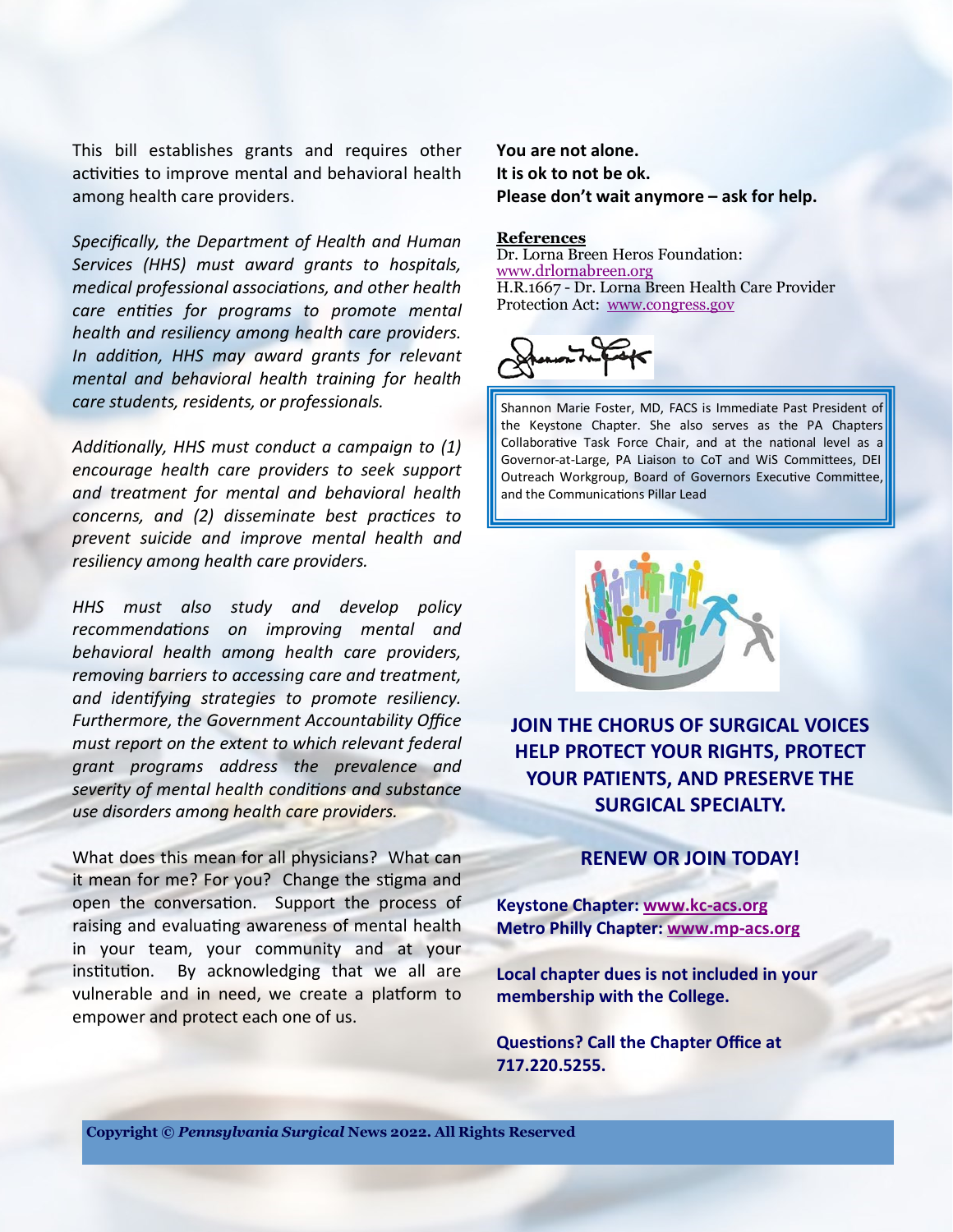### **See One, Do One, Teach One!**



Danielle Hashmi, DO Keystone Chapter Councilor-at-Large

I am so thankful for Dr. Salvatore's words from last month. I find that particularly as a female surgeon, I am more often bombarded with messages of the risk of our careers on fertility, the impossibility of work/life balance, and learning to set boundaries and say no. It is not often enough that we hear the message to embrace opportunity. I want to reinforce that to all the new surgeons reading this.

This month, I have the privilege of featuring the surgeon that made me want to be a surgeon, Dr. Eugene Hughes, Jr. I had just started my  $4<sup>th</sup>$  year of medical school and was on my very dreaded general surgery rotation. True to tradition, my residents were not very friendly or approachable. In the OR, I heard Dr. Hughes correct them multiple times about tying square knots. In a moment of bravery, I asked him what he meant. In between cases he grabbed suture and showed me one handed ties. The rest is history.

One of eight sons, Dr. Hughes followed in his father's footsteps becoming a surgeon. He trained at Thomas Jefferson University Hospital and practiced general and colorectal surgery out of Chestnut Hill, PA. While reflecting on his career, he notes how drastically the culture of surgery has changed. As a surgeon, he was the captain of the ship. Now surgery is a team sport. Cope's "Early Diagnosis of the Acute Abdomen" is on its 22<sup>nd</sup> Edition.

While its content continues to hold true, CT scans are ordered for patients in triage before a physician has even laid hands on them and are often medicated prior to surgical consultation. Conditions that at one time required an open operation are now being done through single port sites robotically or even endoscopically. To Dr. Hughes, these changes bring into focus the basics; Technology and culture have shifted, but accountability persists. It doesn't matter how many players are on the team, you have to be capable and willing to call the plays. You owe it to your training and to your patients to have the final say in their care.

If you are interested in participating in this column or would like to nominate a late career or retired surgeon, please email at Danielle.Hashmi@Crozer.org.

#### $00000000000000000000000$

## **Calling All Residents & Early Career Attendings**

Are you a Resident or Early Career Surgeon (less than 5 years in practice)? Want to get involved in planning educational, networking, and social events unique to your surgical career level?

Come join the Young Surgeons Work Group. We are looking for residents and early-career attendings to represent each institution in the Keystone and Metro Philly Chapter area.

Consider joining this new and engaging Work Group, meet your colleagues, and find ways to bring relevant content to your peers.

Contact our Executive Director, Robbi Cook, at [rcook@rmcmanagementsolutions.com](mailto:rcook@rmcmanagementsolutions.com) to learn more.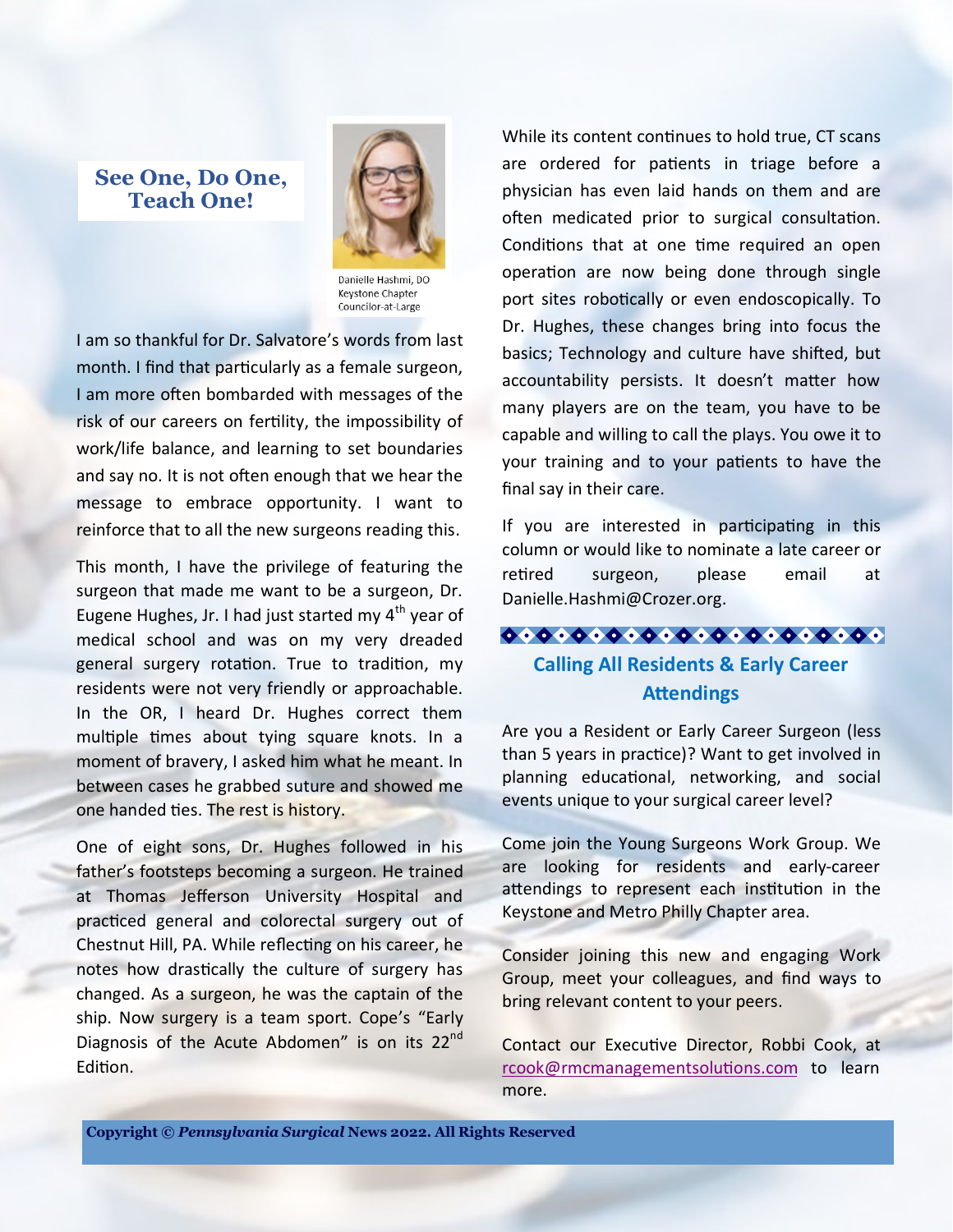

#### **ACS RELEASES NEW STANDARDS FOR CARE OF THE INJURED PATIENT**

The seventh edition of *[Resources for Optimal](https://www.facs.org/quality-programs/trauma/tqp/center-programs/vrc/standards)  [Care of the Injured Patient \(2022 Standards\)](https://www.facs.org/quality-programs/trauma/tqp/center-programs/vrc/standards)* is now available. The manual outlines the personnel, resources, policies, and practices required for ACS Committee on Trauma verification.

Standards were consolidated and clarified to facilitate their implementation. Whereas the 2014 edition had 387 standards, the 2022 edition has 110 clear and concise standards.

"We carefully reviewed evidence related to the delivery of optimal trauma care, worked closely with key stakeholders and specialty organizations, and feel that with these new standards, ACS-verified trauma centers will continue to deliver exceptional trauma care," said Avery Nathens, MD, PhD, FACS, Medical Director, ACS Trauma Quality Programs. "In our revision of the standards, we focused on what's best for patients while acknowledging the challenges faced by centers in their delivering high quality of care."

The updated standards are part of a broader effort to align the accreditation and verification processes of all ACS Quality Programs; manuals have the same layout across all ACS Quality

Programs to ensure consistency for hospitals participating in multiple programs.

"These standards provide the framework for the trauma center verification site visit process. By meeting these standards, trauma centers show that they have the resources and commitment to provide the best possible care for patients in their communities," said Nilda Garcia, MD, FACS, Chair, ACS COT Verification, Review, and Consultation Committee.

The new *[Resources for Optimal Care of the Injured](https://www.facs.org/quality-programs/trauma/tqp/center-programs/vrc/standards)  [Patient \(2022 Standards\)](https://www.facs.org/quality-programs/trauma/tqp/center-programs/vrc/standards)* is available for download today.



**DR. PATRICIA TURNER ADDRESSES NEWLY MATCHED SURGERY**



Recently, ACS Executive Director Patricia L. Turner, MD, MBA, FACS, welcomed newly matched surgery residents into the profession. Watch her brief address [HERE.](https://youtu.be/73Vj4oJrudg)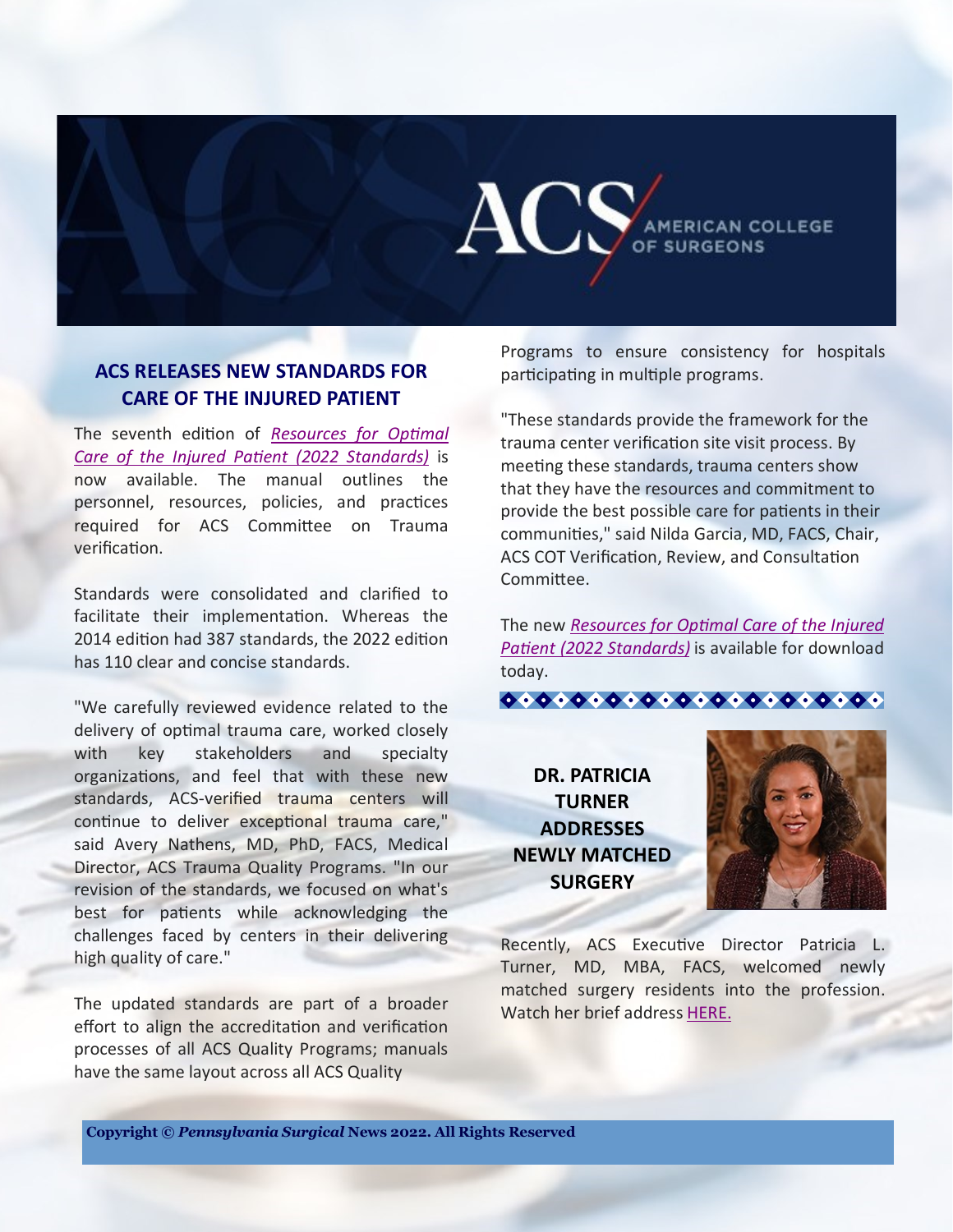## **Legislative Update**

As a reminder, the Keystone and Metropolitan Philadelphia Chapters continue to work with ACS' Government Relations division monitoring legislative activity and protecting the physician/ patient relationship. Currently, [43 bills](https://www.quorum.us/spreadsheet/external/gxFymLFqv9eUT2M4IMXt/) are in play in the Pennsylvania legislature and are being monitored. [\[CLICK HERE\]](https://www.quorum.us/spreadsheet/external/gxFymLFqv9eUT2M4IMXt/) to view the complete list of all Federal and State legislation being monitored across the country by ACS.

State legislative priorities include out-ofnetwork payment; prior authorization; MOC; scope of practice and more. For a complete list of state legislative priorities, visit the [State](https://www.facs.org/advocacy/state/trends)  [Legislative Priorities](https://www.facs.org/advocacy/state/trends) page.

**Learn and Take Action**  $\blacktriangleright$  Surgeons Voice.org



 $00000000000000000000000$ 

**Call for Nominations for ACS Secretary**



The 2022 Nominating Committee of the Board of Regents (NCBR) will be selecting a nominee for Secretary of the College, a position that commences after the upcoming Clinical Congress. The deadline to submit nominations is **May 31**.

For additional information on requirements and submission guidelines, visit the ACS website or click [HERE.](https://www.facs.org/publications/bulletin-brief/022222/announcements#secretary)

## **Participate in Surgeon Specific Registry Practice Improvement Initiative**

There's still time to join the last practice improvement initiative in the ACS Surgeon Specific Registry (ACS SSR™) program. The [SSR](https://www.facs.org/quality-programs/ssr/practice-improvement-initiative)  [Practice Improvement Initiative \(SSR PII\)](https://www.facs.org/quality-programs/ssr/practice-improvement-initiative) 2022— [Quality Case Data Review and](https://www.facs.org/quality-programs/ssr/practice-improvement-initiative)  [Reflection](https://www.facs.org/quality-programs/ssr/practice-improvement-initiative) allows surgeons to perform continuous quality data assessment and obtain CME credit.

A program basics webinar will be held on Friday, April 8, to teach participants how to enter, review, reflect, and learn from case data – [register today.](https://register.gotowebinar.com/rt/5810973250743909136) Read more about the [SSR PII](https://www.facs.org/quality-programs/ssr/practice-improvement-initiative)  2022 Program and enroll. Contact the SSR team at [ssr@facs.org](mailto:ssr@facs.org) with questions.

*The ACS designates this Other activity (Quality Data Review and Assessment of Trends) for a maximum of 15.25 AMA PRA Category 1 Credits™. Physicians should claim only the credit commensurate with the extent of their participation in the activity. Of the AMA PRA Category 1 Credits™ listed above, a maximum of 0 credits meet the requirements for Self-Assessment.*



**Copyright ©** *Pennsylvania Surgical* **News 2022. All Rights Reserved**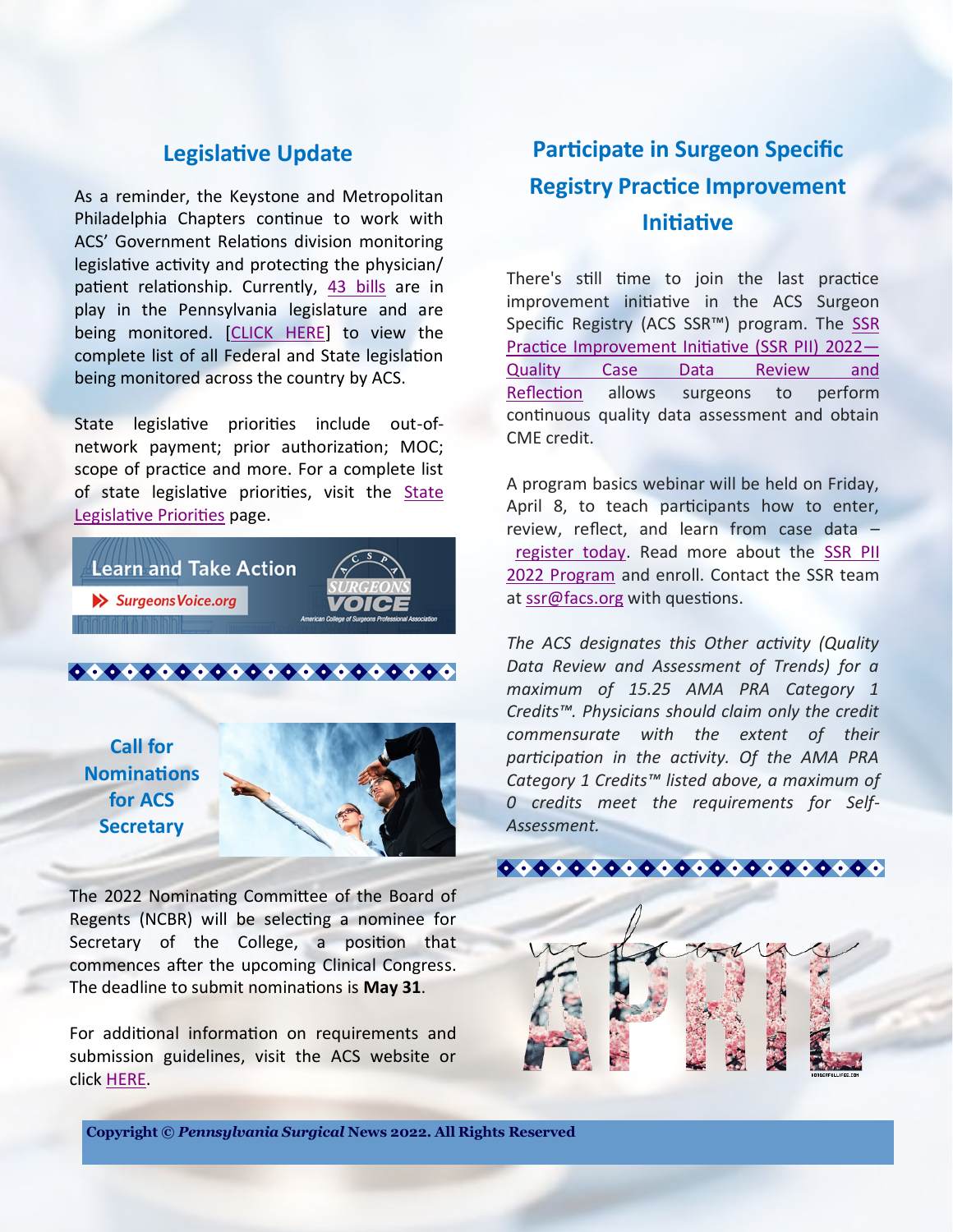## **Society of Surgical Oncology (SSO) 2022 International Conference on Surgical Cancer Care**

Metropolitan Philadelphia Chapter Council Members, Drs. Sanjay Reddy and Jeffrey Farma, recently attended the Society of Surgical Oncology (SSO) 2022 International Conference on Surgical Cancer Care in Dallas Texas from March  $9<sup>th</sup>$  to the 12<sup>th</sup>. This was a momentous event, as it truly was the first face-to-face national surgical meeting many of us have attended in over 2 years due to the pandemic. It was amazing catching up with friends, trainees and colleagues outside of the hospital that we had not seen (see photo of Fox Chase Cancer Alumni Dinner). The meeting hosted a separate sub-meeting, the Fellows Institute for Complex General Surgical Oncology and Breast fellows, which highlighted mentorship, practice building, and ways to enhance their research.

The SSO Presidential Address from Douglas S. Tyler, MD, MSHCT, FSSO, Professor and Chairman of The Department of Surgery, University of Texas Medical Branch in Galveston, highlighted the overall theme of the meeting and was entitled, "*What is a Surgical Oncologist: Evolution of Surgical Oncology and The Society of Surgical Oncology in an Era of Hyperspecialization".* In addition, Wayne Frederick, MD, MBA, FACS, President of Howard University spoke on, "*Reversing Cancer Disparities through Greater Diversity*" as the named American Cancer Society/SSO Diversity, Equity, and Inclusion Lecture. Suzanne Topalian MD, Associate Director, and the Bloomberg-Kimmel Professor of Cancer Immunotherapy, gave the John Wayne Clinical Research Lecture on "*Neoadjuvant immune checkpoint blockade: a pre-surgical window into treatment response and primary resistance*".

Drs. Jeffrey Farma and Elizabeth Grubbs were honored to moderate an amazing panel session, "*Oncology Training in Surgery: Are We Hitting the Mark in 2022*", where panel members provided their unique perspectives on training from residency and fellowship directors, ACGME, American Board of Surgery, and both Academic and Community Chairs.

All in all, it was a great meeting with both excellent clinical and scientific updates.





Don't lose your membership benefits. Your membership will lapse if dues has not been received by April 1, 2022. **Note: Your local dues is not included in your annual renewal to the American College of Surgeons but is billed separately by each affiliated Chapter within the College.**

Access your member portal to remit payment using your credit or debit card or download an invoice to submit to your accounting department for payment. While in your portal, make sure your contact information, including your email, are accurate.

**Renew Today — Stay Connected!**